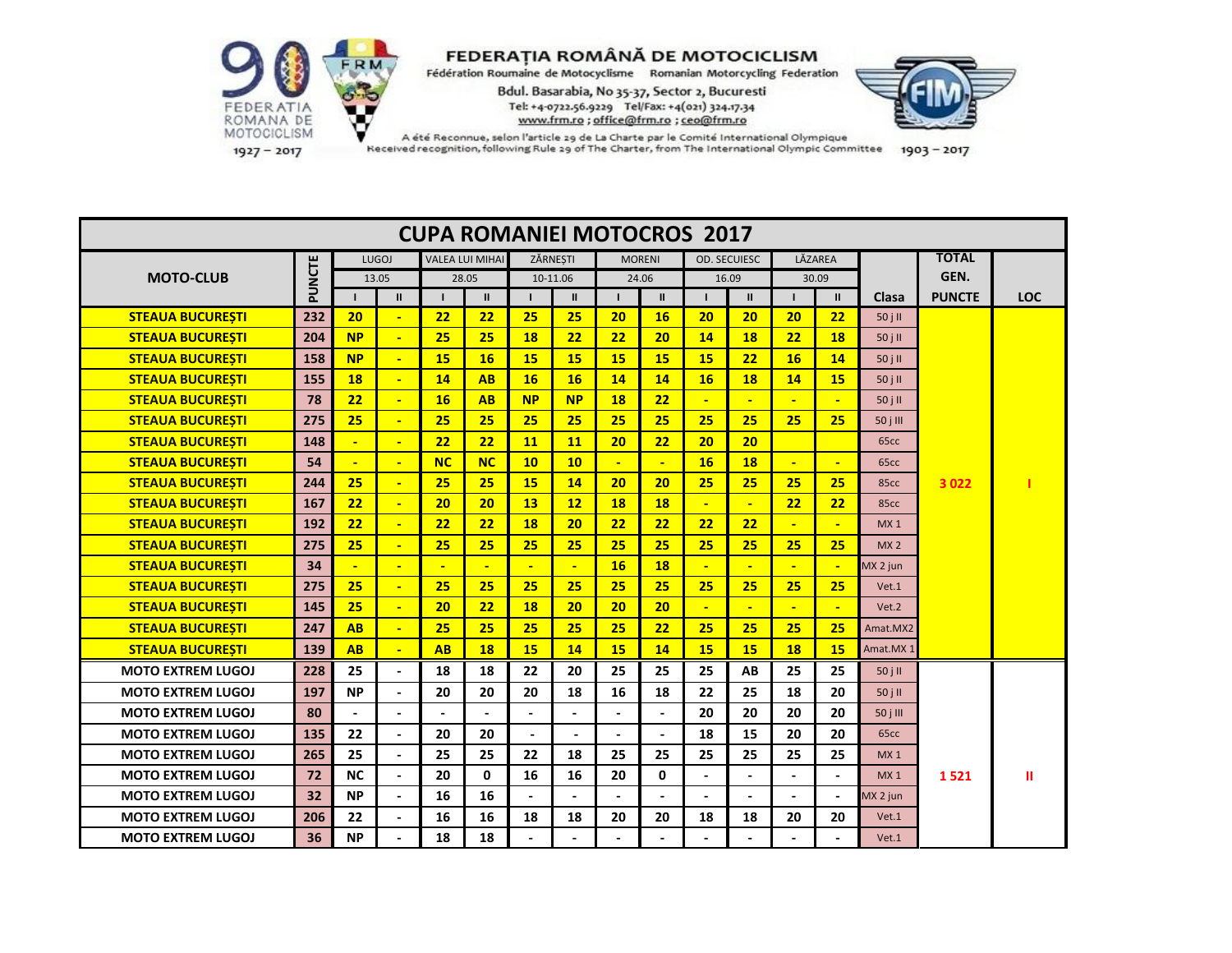

Received recognition, following Rule 29 of The Charter, from The International Olympic Committee

| $1903 - 2017$ |  |
|---------------|--|

**TOTAL GEN. I II I II I II I II I II I II Clasa PUNCTE LOC MOTO EXTREM LUGOJ 0 NP - - - - - - - - - - -** Vet.1 **MOTO EXTREM LUGOJ 140 NC - - - 20 16 18 18 16 18 18 16** Vet.2 **MOTO EXTREM LUGOJ 90 AB - 25 25 18 22 - - - - - -** Amat.MX 1 **MOTO EXTREM LUGOJ 40 - - - - 22 18 - - - - - -** Amat.MX 1 **CSM BUCUREȘTI 245 25 - 25 25 13 13 25 25 22 22 25 25** 65cc **CSM BUCUREȘTI 206 22 - 20 20 20 20 20 0 22 22 20 20** MX 2 jun **CSM BUCUREȘTI 169 25 - 25 25 22 22 25 25 - - - -** MX 2 jun **914 III CSM BUCUREȘTI 108 20 - 22 22 22 22 - - - - - -** Vet.1 **CSM BUCUREȘTI 0 - - - - - - - - 0 0 - -** Vet.1 **CSM BUCUREȘTI** | 186 | - | - | - | - | 25 | 25 | 25 | 20 | 22 | 22 | Amat.MX **JITSU ZĂRNEȘTI 42 - - - - 20 22 - - - - - -** MX 1 **JITSU ZĂRNEȘTI 224 NC - 22 22 18 18 22 22 25 25 25 25** MX 2 jun **JITSU ZĂRNEȘTI 154 NP - 13 15 15 15 15 13 16 16 18 18** Amat.MX2 **JITSU ZĂRNEȘTI 32 - - - - 16 16 - - - - - -** Amat.MX2 **748 IV JITSU ZĂRNEȘTI 130 - - - - 16 16 18 20 14 14 16 16** Amat.MX 1 **JITSU ZĂRNEȘTI 78 - - - - 20 20 - - - - 20 18** Amat.MX 1 **JITSU ZARNESTI 88 - - - - - - - - 22 22 22 22** 50 j III  **MOTOR TEHNIC TARGU MURES 60 - - - - - - - - 13 16 15 16** 50 j II  **MOTOR TEHNIC TARGU MURES 29 - - - - - - - - 14 15 - -** 50 j II  **MOTOR TEHNIC TARGU MURES 25 - - - - - - - - 12 13 - -** 50 j II  **MOTOR TEHNIC TARGU MURES 0 - - - - - - - - 0 0 - -** 50 j III  **MOTOR TEHNIC TARGU MURES 75 - - - - - - - - 15 16 22 22** 65cc **622 V MOTOR TEHNIC TARGU MURES 42 - - - - - - - - 22 20 - -** MX 2  **MOTOR TEHNIC TARGU MURES 84 - - - - - - - - 20 22 20 22** Vet.2  **MOTOR TEHNIC TARGU MURES 174 - - 0 0 22 22 22 22 20 22 22 22** MX 2  **MOTOR TEHNIC TARGU MURES 133 - - 18 16 13 13 10 11 13 13 13 13** Amat.MX 1  **CUPA ROMANIEI MOTOCROS 2017 MOTO-CLUB PUNCTE** LUGOJ VALEA LUI MIHAI ZĂRNEȘTI MORENI OD. SECUIESC LĂZAREA 13.05 28.05 10-11.06 24.06 16.09 30.09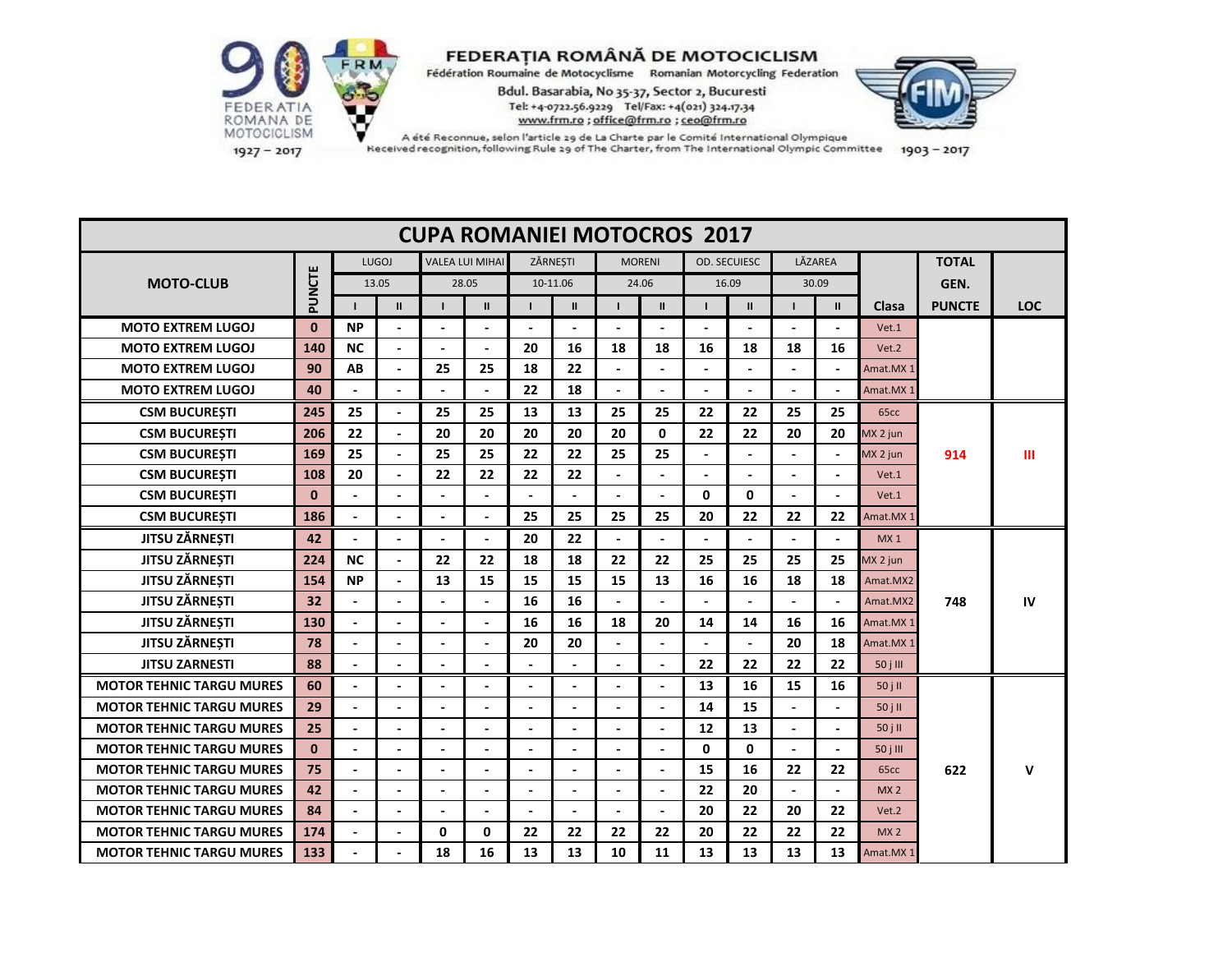

 $1927 - 2017$ 

| <b>CUPA ROMANIEI MOTOCROS 2017</b>    |        |                |                |                          |                          |                |                |                |                |                          |                |                |                          |                  |               |             |
|---------------------------------------|--------|----------------|----------------|--------------------------|--------------------------|----------------|----------------|----------------|----------------|--------------------------|----------------|----------------|--------------------------|------------------|---------------|-------------|
|                                       |        |                | <b>LUGOJ</b>   |                          | <b>VALEA LUI MIHAI</b>   |                | ZĂRNESTI       |                | <b>MORENI</b>  |                          | OD. SECUIESC   |                | LĂZAREA                  |                  | <b>TOTAL</b>  |             |
| <b>MOTO-CLUB</b>                      | PUNCTE | 13.05          |                |                          | 28.05                    |                | 10-11.06       |                | 24.06          |                          | 16.09          |                | 30.09                    |                  | GEN.          |             |
|                                       |        |                | $\mathbf{II}$  |                          | $\mathbf{II}$            |                | $\mathbf{II}$  |                | $\mathbf{II}$  |                          | $\mathbf{II}$  |                | $\mathbf{II}$            | Clasa            | <b>PUNCTE</b> | <b>LOC</b>  |
| <b>CSM FLACĂRA MORENI</b>             | 32     |                |                | <b>NC</b>                | <b>NC</b>                |                |                | 16             | 16             |                          |                |                |                          | 85 <sub>cc</sub> |               |             |
| <b>CSM FLACĂRA MORENI</b>             | 190    | <b>NP</b>      | $\Delta$       | 18                       | 18                       | 16             | 16             | 18             | 20             | 20                       | 20             | 22             | 22                       | MX 2 jun         |               |             |
| <b>CSM FLACĂRA MORENI</b>             | 46     | <b>NP</b>      | $\blacksquare$ |                          |                          | 15             | $\mathbf{0}$   | 15             | 16             |                          |                |                |                          | MX 2 jun         |               |             |
| <b>CSM FLACĂRA MORENI</b>             | 157    |                | $\blacksquare$ | L.                       |                          | 20             | 18             | 18             | 25             | 18                       | 18             | 20             | 20                       | Amat.MX2         | 543           | VI          |
| <b>CSM FLACĂRA MORENI</b>             | 14     |                |                |                          |                          |                |                | $\mathbf{0}$   | 14             |                          |                |                |                          | Amat.MX2         |               |             |
| <b>CSM FLACĂRA MORENI</b>             | 29     |                | $\overline{a}$ | Ĭ.                       |                          | $\blacksquare$ | $\overline{a}$ | 13             | 16             | $\overline{a}$           |                | $\blacksquare$ | $\sim$                   | Amat.MX 1        |               |             |
| <b>CSM FLACĂRA MORENI</b>             | 25     |                |                |                          |                          |                |                | 12             | 13             |                          |                |                |                          | Amat.MX1         |               |             |
| <b>CSM FLACĂRA MORENI</b>             | 50     |                | $\blacksquare$ |                          |                          | $\overline{a}$ |                | 18             | 0              | 16                       | 16             |                |                          | Vet.1            |               |             |
| <b>TOP CROSS TCS OTOPENI</b>          | 137    |                | $\overline{a}$ | 22                       | 22                       | 14             | 13             | 22             | 22             | 22                       | 0              |                |                          | 85cc             |               |             |
| <b>TOP CROSS TCS OTOPENI</b>          | 134    | AB             | $\blacksquare$ |                          |                          | 16             | 18             | 16             | 16             | 18                       | 16             | 16             | 18                       | Vet.2            |               |             |
| <b>TOP CROSS TCS OTOPENI</b>          | 149    | 25             | $\blacksquare$ | 22                       | 20                       | 22             | 22             | 20             | 18             |                          | $\blacksquare$ | $\blacksquare$ |                          | Amat.MX2         | 486           | VII         |
| <b>TOP CROSS TCS OTOPENI</b>          | 16     |                | $\blacksquare$ |                          |                          | $\blacksquare$ |                | $\mathbf{0}$   | 16             |                          |                |                |                          | Amat, MX2        |               |             |
| <b>TOP CROSS TCS OTOPENI</b>          | 50     | $\blacksquare$ | $\blacksquare$ | ÷.                       | $\blacksquare$           | 25             | 25             | $\blacksquare$ | $\overline{a}$ | $\overline{\phantom{a}}$ | $\blacksquare$ | $\blacksquare$ | $\blacksquare$           | MX 2 jun         |               |             |
| <b>SMART BRAŞOV</b>                   | 228    | AB             | $\overline{a}$ | 22                       | 25                       | 25             | 25             | 25             | 22             | 22                       | 20             | 22             | 20                       | Vet.2            | 444           | <b>VIII</b> |
| <b>SMART BRAŞOV</b>                   | 216    | AB             | $\blacksquare$ | 25                       | AB                       | 22             | 22             | 22             | 25             | 25                       | 25             | 25             | 25                       | Vet.2            |               |             |
| LIDO CÂMPINA                          | 50     |                | $\blacksquare$ |                          |                          | $\blacksquare$ |                | 25             | 25             |                          |                | $\blacksquare$ |                          | 85cc             |               |             |
| <b>LIDO CÂMPINA</b>                   | 166    | AB             | $\overline{a}$ | 20                       | 20                       | 20             | 20             |                | $\mathbf{r}$   | 22                       | 20             | 22             | 22                       | Vet.1            |               |             |
| LIDO CÂMPINA                          | 86     | $\blacksquare$ | $\blacksquare$ | $\overline{\phantom{0}}$ | $\blacksquare$           | $\blacksquare$ | $\blacksquare$ | 22             | 22             | 20                       | 22             | $\blacksquare$ | $\blacksquare$           | Vet.1            |               |             |
| <b>LIDO CÂMPINA</b>                   | 12     |                | $\overline{a}$ |                          |                          | $\overline{a}$ |                | $\mathbf{0}$   | 12             |                          |                |                |                          | Amat.MX2         | 393           | IX          |
| LIDO CÂMPINA                          | 34     | $\blacksquare$ | $\blacksquare$ |                          | $\overline{\phantom{a}}$ | $\blacksquare$ |                | 16             | 18             |                          | $\blacksquare$ |                | $\overline{\phantom{a}}$ | Amat.MX 1        |               |             |
| <b>LIDO CÂMPINA</b>                   | 23     | $\overline{a}$ |                |                          | $\overline{a}$           | $\overline{a}$ |                | 11             | 12             |                          | $\blacksquare$ |                | $\overline{a}$           | Amat.MX 1        |               |             |
| <b>LIDO CÂMPINA</b>                   | 22     | $\blacksquare$ | $\blacksquare$ | $\blacksquare$           | $\blacksquare$           | $\blacksquare$ | $\blacksquare$ | 22             | <b>DNF</b>     | $\overline{\phantom{a}}$ | $\blacksquare$ | $\blacksquare$ | $\blacksquare$           | Amat.MX 1        |               |             |
| <b>CSIKI ENDURO &amp; MX HARGHITA</b> | 164    | <b>NC</b>      | $\blacksquare$ | 20                       | 22                       | 18             | 20             |                |                | 20                       | 20             | 22             | 22                       | Amat.MX2         | 250           | X           |
| <b>CSIKI ENDURO &amp; MX HARGHITA</b> | 86     |                | $\blacksquare$ |                          |                          |                |                | 22             | 20             | 22                       | 22             |                | $\blacksquare$           | Amat.MX2         |               |             |